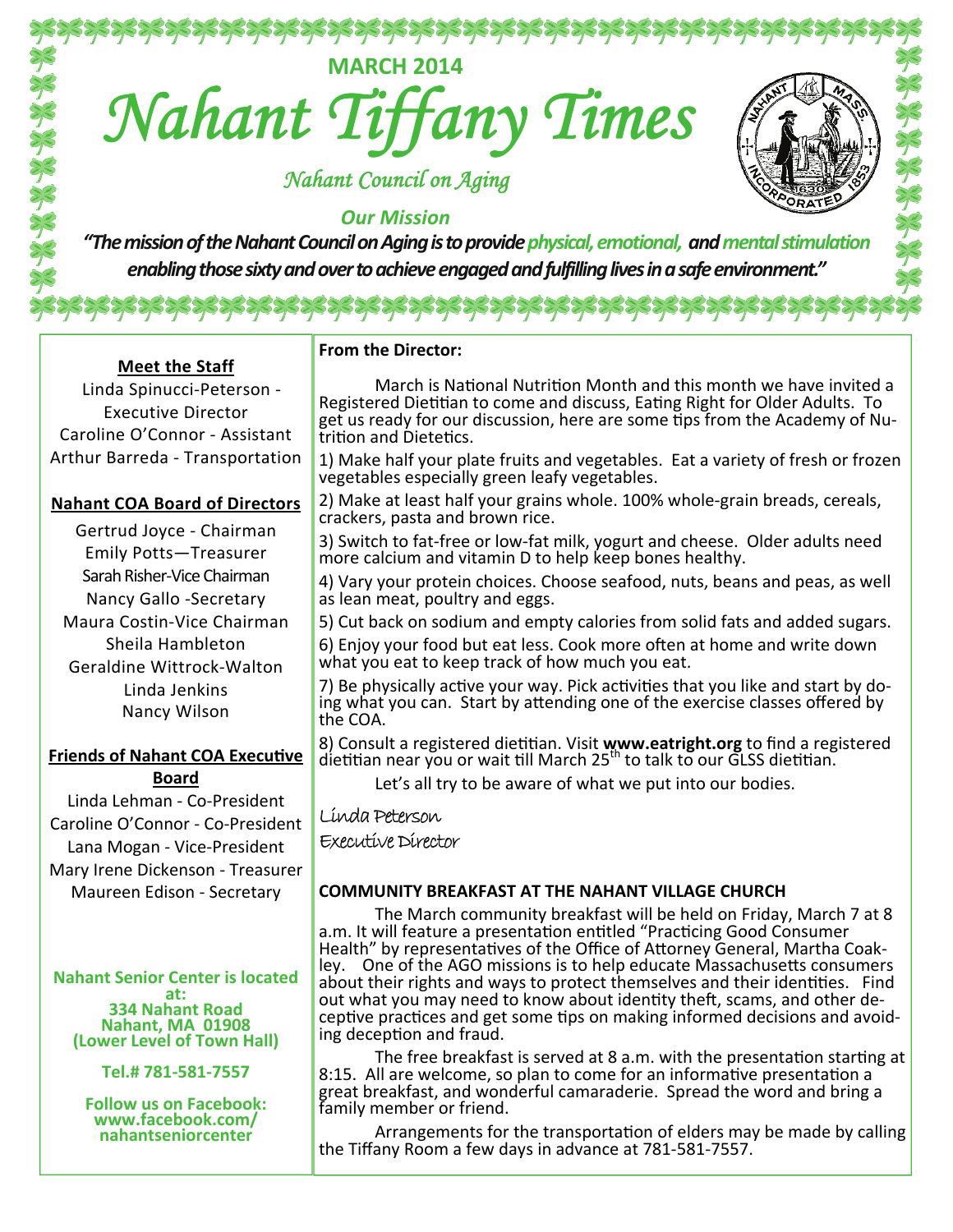|                           | "ON THE GO" SENIORS                                                                                                                                                                                                                                                                                                       |
|---------------------------|---------------------------------------------------------------------------------------------------------------------------------------------------------------------------------------------------------------------------------------------------------------------------------------------------------------------------|
| Wednesday March 5th       | Mr. DJ's Hollywood Quiz Show at 1:30p.m. at the Jesmond Nursing Home. Every<br>one is welcome and bus service will be available. Refreshments will be provided.                                                                                                                                                           |
| Thursday March 6th        | GLSS - Caregiver Session; 4:00 p.m. at the Tiffany Room. Are you providing care<br>to a family member or friend with chronic illness or memory loss? If so, the<br>Family Caregiver Support Program at Greater Lynn Senior Services is here to<br>guide you through the care giving journey. Refreshments will be served. |
| Tuesday March 11th        | The Nahant COA will welcome Beverly Carr, Transitions Nurse from the Life Care<br>Center of the North Shore and one of her associates to discuss Falls Prevention.<br>Presentation will take place at 12:30 in the Tiffany Room. Refreshments will be<br>served.                                                          |
| Thursday March 13th       | Boston Flower Show at the Seaport World Trade Center. The bus will leave the<br>Tiffany Room at 1:00 p.m. and return around 5:00 p.m. Cost is \$17.00.                                                                                                                                                                    |
| Monday March 17th         | St. Patrick's Day Party at the Knights of Columbus. Lunch will be Corn Beef and<br>Cabbage and an alternative. Entertainment will be provided after lunch.                                                                                                                                                                |
| Thursday March 20th       | Let's celebrate the 1st Day of Spring with a garden party at the Tiffany Room.<br>We will be having a guest chef and music.                                                                                                                                                                                               |
| <b>Tuesday March 25th</b> | GLSS Nutritionist-Ellen Goldman will be here at 12:30 to discuss Nutrition<br>during National Nutrition Month.                                                                                                                                                                                                            |
|                           | Van Transportation is available for COA activities and trips, call 781-581-7557. Information and calendar are subject to change. Please call, check<br>the cable TV station, the Nahant website or email me at Ipeterson@nahant.org for updates on other programs, trips & events.                                        |
|                           | <b>COMING ATTRACTIONS</b>                                                                                                                                                                                                                                                                                                 |

| Friday April 4th     | Lunch at the Tiger's Den at Lynn Vocational Technical Institute followed by a<br>movie (to be determined).                                                                       |
|----------------------|----------------------------------------------------------------------------------------------------------------------------------------------------------------------------------|
| Thursday April 10th  | Lunch at The Ship Restaurant followed by shopping at The Christmas Tree Shop.                                                                                                    |
| Wednesday April 16th | Lunch at Palmer's in Marblehead followed by a movie (to be determined).                                                                                                          |
| Tuesday April 22nd   | To celebrate Earth Day we will be visiting the Nunan Florist & Greenhouses in<br>Georgetown, MA. We will stop at The Tea Garden Restaurant in nearby<br>Groveland, MA for lunch. |

# **NOTABLE DATES / SUDOKU SOLUTION**

| Sunday, March 9th    | Daylight Savings Time Begins |
|----------------------|------------------------------|
| Monday, March 17th   | <b>St. Patrick's Day</b>     |
| Thursday, March 20th | First Day of Spring          |

| 4<br>6<br>5      | 9<br>8 | 5<br>2 | 2 | 8<br>4 | з |
|------------------|--------|--------|---|--------|---|
|                  |        |        |   |        |   |
|                  |        |        |   |        |   |
|                  | 6      | 8      | 9 |        | 4 |
| 9                | 2      | 4      | 7 | з      | 5 |
|                  | 1      | з      | 8 | 2      | 6 |
| 2                | 4      | 9      | з | 7      |   |
| 8                | 5      |        | 4 | 6      | 2 |
| З                |        | 6      | 5 | 9      | 8 |
| 8<br>9<br>6<br>4 | з      |        |   |        |   |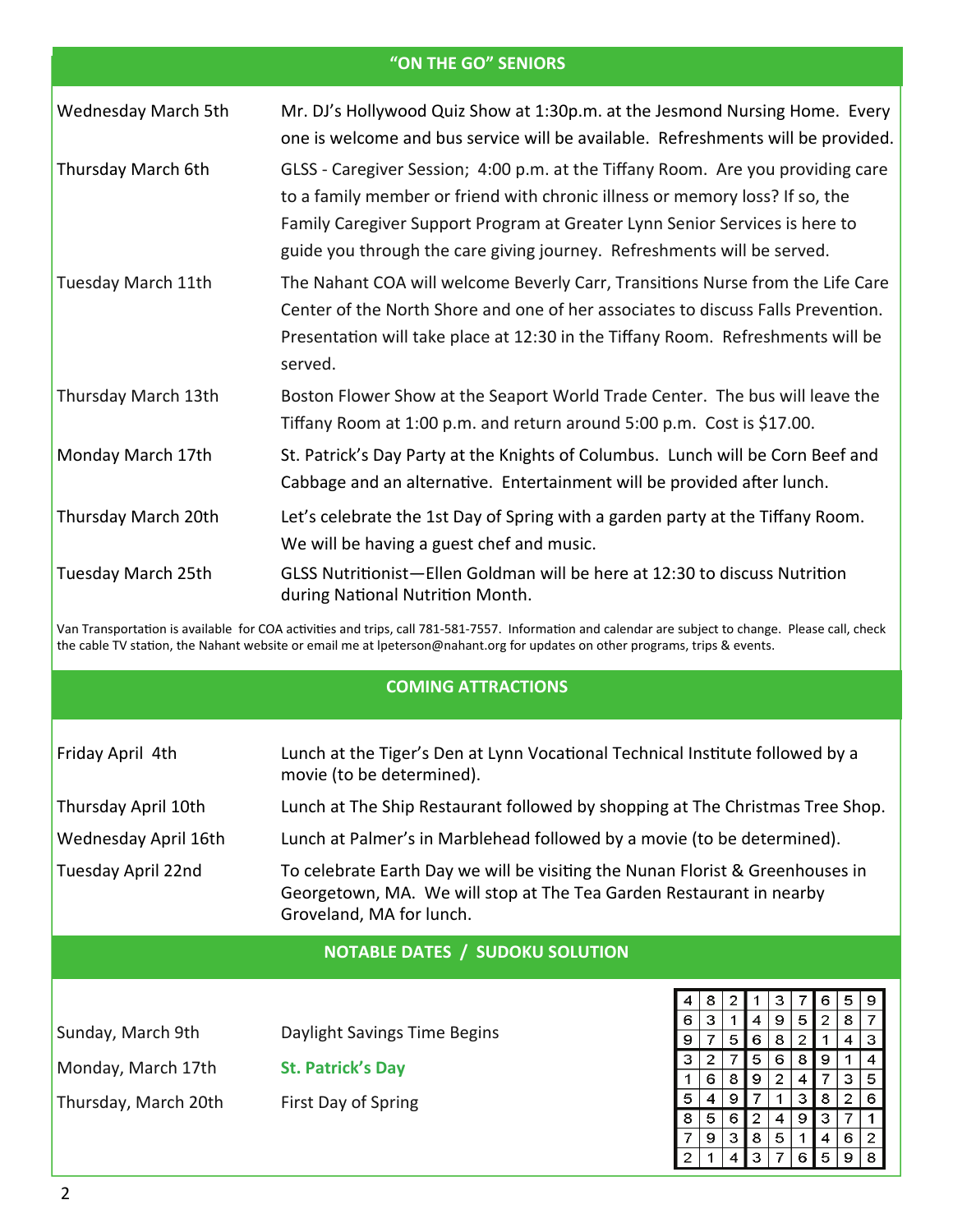# FOOD SAFETY

## **Common myths about food safety at home**

## **ConƟnued from last month…..**

**Myth #6:** The only reason to let food sit after it's been microwaved is to make sure you don't burn yourself on food that's too hot.

**Fact:** In fact, letting microwaved food sit for a few minutes (standing time) helps your food cook more completely by allowing colder areas of food time to absorb heat from hotter areas of food.

**Myth #7:** Leftovers are safe to eat until they smell bad.

**Fact:** The kinds of bacteria that cause food poisoning do not affect the look, smell, or taste of food.

**Myth #8:** Once food has been cooked, all the bacteria have been killed, so I don't need to worry once it's "done."

**Fact:** Actually, the possibility of bacterial growth actually increases after cooking, because the drop in temperature allows bacteria to thrive. This is why keeping cooked food warmed to the right [temperature](http://www.foodsafety.gov/keep/basics/cook/index.html) is criti-<br>cal for food [safety](http://www.foodsafety.gov/keep/basics/cook/index.html).

**Myth #9:** Marinades are acidic, which kills bacteria—so it's OK to marinate foods on the counter.

**Fact:** Even in the presence of acidic marinade, bacteria can grow very rapidly at room temperatures. To marinate foods safely, it's important to marinate them in the [refrigerator](http://www.foodsafety.gov/keep/basics/chill/index.html) .

**Myth #10:** If I really want my produce to be safe, I should wash fruits and veggies with soap or detergent before I use them.

**Fact:** In fact, it's best not to use soaps or detergents on produce, since these products can linger on foods and are not safe for consumption. Using clean running water is actually the best way to remove [bacteria](http://www.foodsafety.gov/keep/basics/clean/index.html) and wash [produce](http://www.foodsafety.gov/keep/basics/clean/index.html) safely.

## **MYSTIC VALLEY ELDER SERVICES ‐ SHINE**

## **A Message from SHINE (Serving Health Insurance Needs of Everyone…on Medicare):**

## *The Affordable Care Act (Obamacare) Exchanges and Medicare*

Much media attention is being focused on the Affordable Care Act and the deadline for people to enroll through the health insurance exchanges (also known as marketplaces). Medicare beneficiaries should be aware of the following:

The health insurance exchanges are for those who do not have health insurance and are NOT for Medicare beneficiaries If you have Medicare A and B, you meet the requirement for health insurance. Medicare supplement plans and Medicare Advantage Plans are NOT sold through the health insurance exchanges. In most cases, it is illegal to sell health insurance exchange policies to Medicare beneficiaries.

People who are already on Medicare do not need to re-enroll or get new Medicare cards.

Trained SHINE counselors offer free, confidential counseling on all aspects of Medicare and related health insurance programs. For more information, meet with a SHINE counselor. To make an appointment with the SHINE counselor here, please contact Linda Peterson at 781-581-5775. You may also call the Regional SHINE office at MysƟc Valley Elder Services at 781-388-4845 or if you live on the North Shore, please call our satellite office at North Shore Elder Services at 978-750-4540.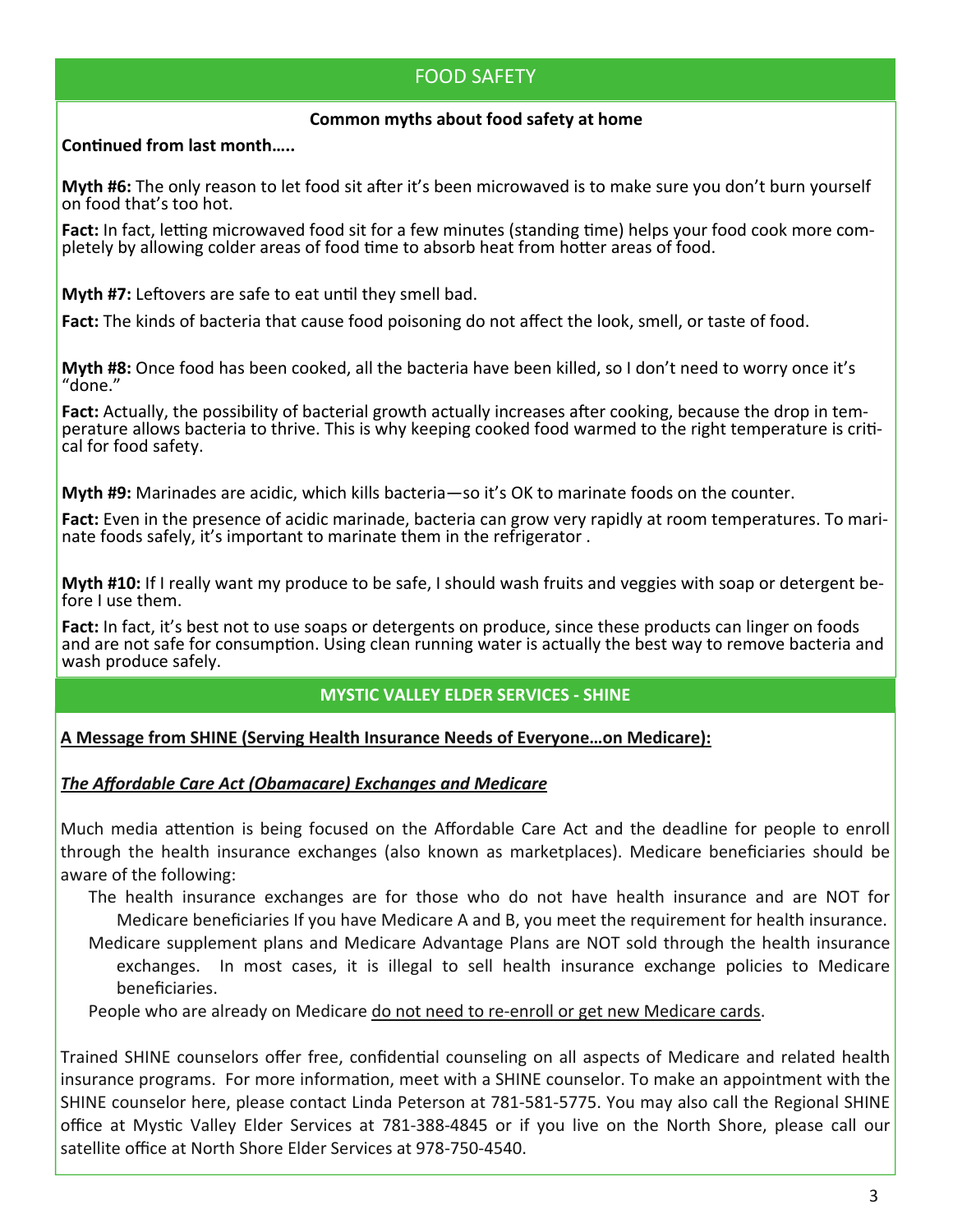# **FOOD FOR THOUGHT**

# **TIFFANY CAFÉ LUNCH PROGRAM**

**Served everyday at 11:30 ‐ 12:30** All meals served with 1% milk, bread, crackers & soup<br>Requested Donation - \$2.00

Thursday 27th **Celebrating March Birthdays** 

# **FOOD SHOPPING PROGRAM**

| Market Basket and Vinnin Square | 12:30 P.M.   |
|---------------------------------|--------------|
| Market Basket and Vinnin Square | 12:30 P.M.   |
| Market Basket and Vinnin Square | 12:30 P.M.   |
| Market Basket and Vinnin Square | $12:30$ P.M. |
|                                 |              |

# **HEALTHY EATING**

# **Broccoli & Cheese Soup**

By: Sue Lau (Food.com) Total Time: 30 mins



Prep Time: 15 mins Cook Time: 15 mins Servings Per Recipe: 6 Serving Size: 1 (218 g) Calories 247.9 Calories from Fat 161 Total Fat 17.9 g

Saturated Fat 7.9 g Cholesterol 34.0 mg Sodium 781.1 mg Total Carbohydrate 12.0 g Dietary Fiber 1.1 g Sugars 1.1 g Protein 10.4 g

Ingredients<br>1/4 cup onion, chopped<br>1/4 cup chopped celery<br>1/4 cup margarine or 1/4 cup butter<br>1/4 cup flour<br>1 teaspoon salt ( or to taste)<br>1/4 teaspoon white pepper ( or to taste)<br>1 cup chicken broth<br>2 1/2 cups milk<br>2 cups

**Directions** 

1. Saute onion and celery in butter in saucepan over medium heat until tender.

2. Add flour, and salt and pepper, cooking and stirring until mixture is smooth and bubbly.

3. Add broth and milk (all at once), stirring constantly until mixture comes to a boil and begins to thicken.

4. Add cooked broccoli (I like to steam mine then cool in cold water to preserve color), stirring until all is heated through

5. Remove from heat and stir in cheese until melted and smooth (place back on heat briefly if necessary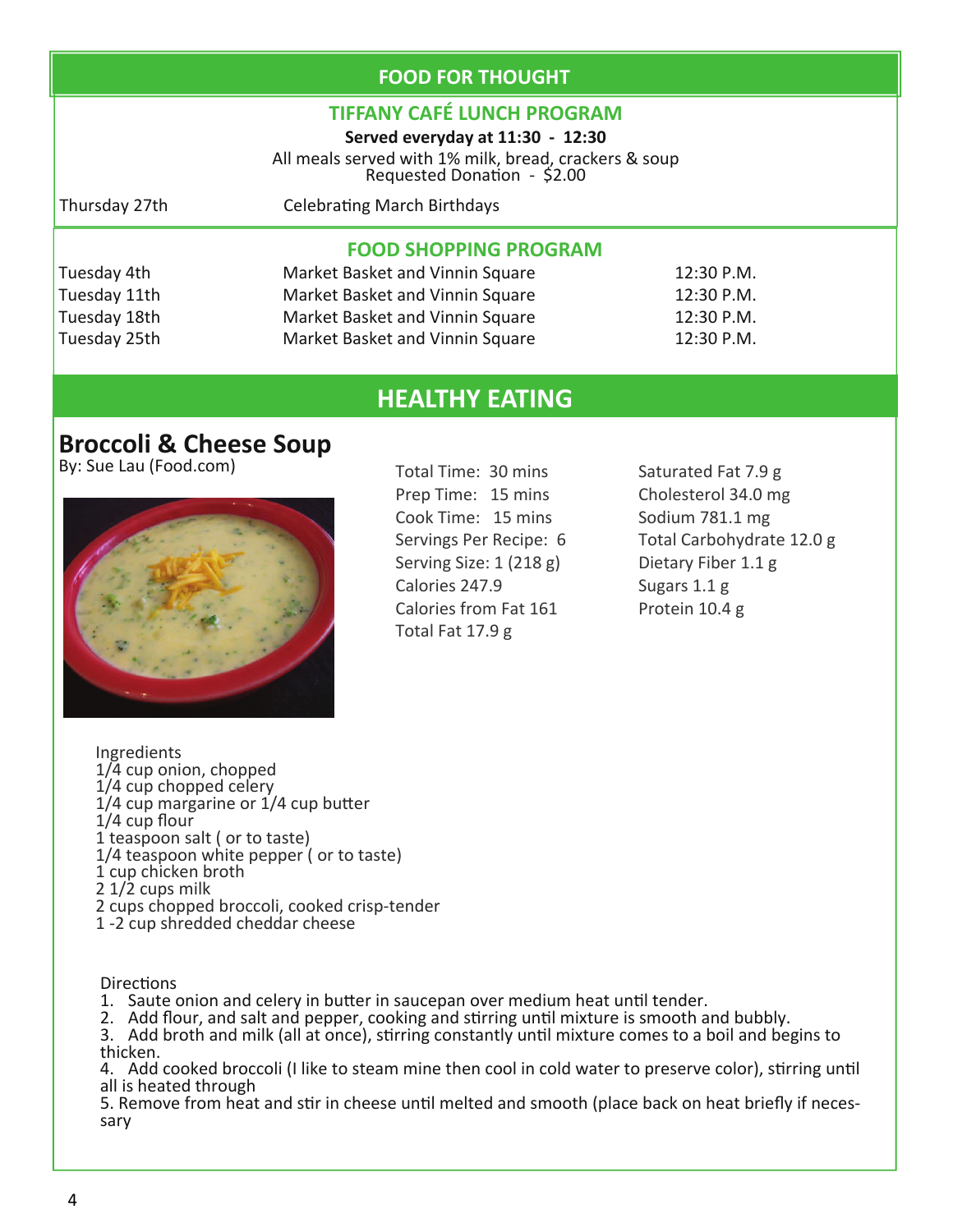|                                                                                                                                                                                         |                                                                                                                                                                        | <b>Tiffany Café Menu</b><br><b>MARCH 2014</b><br>"One should eat to live not live to eat"<br>$~\sim$ Moliere $\sim$<br><b>**= HIGH SODIUM ITEM</b>                |                                                                                                                                                                  | March<br>Madness                                                                                                                                       |
|-----------------------------------------------------------------------------------------------------------------------------------------------------------------------------------------|------------------------------------------------------------------------------------------------------------------------------------------------------------------------|-------------------------------------------------------------------------------------------------------------------------------------------------------------------|------------------------------------------------------------------------------------------------------------------------------------------------------------------|--------------------------------------------------------------------------------------------------------------------------------------------------------|
| <b>Monday</b>                                                                                                                                                                           | Tuesday                                                                                                                                                                | Wednesday                                                                                                                                                         | <b>Thursday</b>                                                                                                                                                  | Friday                                                                                                                                                 |
| 3<br>Cheese lasagna/<br>marinara sauce<br>Spinach<br>WW bread<br>Pudding<br><b>ALTERNATIVE</b><br>Creole style baked<br>fish, corn meal                                                 | 4<br><b>BBQ</b> pulled pork<br>Seasoned potato<br>wedges<br>Garden salad/<br>dressing<br>Fresh fruit<br>Muffin<br><b>ALTERNATIVE</b><br>Baked tomato chili             | Lemon and garlic<br>chicken<br>Candied yams<br>Green beans<br>WW bread Brownie<br><b>ALTERNATIVE</b><br>Macaroni & cheese                                         | Baked fish/diced to-<br>matoes<br>Plantains<br>Garden salad/<br>dressing / Italian<br>bread Fresh fruit<br><b>ALTERNATIVE</b><br>Caribbean chicken,<br>plantains | 7<br>Beef stew<br><b>Beets</b><br>WW bread<br>Fresh fruit<br><b>ALTERNATIVE</b><br>Mediterranean<br>hummus wrap<br>w/vegetables &<br>cheese            |
| 10<br>Roast turkey Floren-<br>tine / Sour cream dill<br>potatoes<br>California blend<br>vegetables<br>WW bread<br>Pudding<br><b>ALTERNATIVE</b><br>Tripe stew, white rice               | 11<br>American chop suey<br>Garden salad/<br>dressing<br>Italian bread<br>Raspberry spiral<br>cookie<br><b>ALTERNATIVE</b><br>Southern style cod<br>filet<br>Plantains | 12<br>Latin style roasted<br>pork/gravy<br>Mashed sweet pota-<br>toes<br>Capri blend veg.<br>Rye bead<br>Fresh fruit<br><b>ALTERNATIVE</b><br>Turkey/creole sauce | 13<br>Chicken cacciatore<br>Rotini pasta<br>Garden salad/<br>dressing<br>WW bread<br>Fresh fruit<br><b>ALTERNATIVE</b><br>Stewed beef/corn<br>meal               | 14<br>Crispy baked fish<br>Winter squash<br>Cauliflower<br>red peppers<br>WW bread<br>Fresh fruit<br><b>ALTERNATIVE</b><br>Whole grain cheese<br>pizza |
| 17<br><b>ST.PATRICK'S DAY</b><br><b>SPECIAL</b><br>Corned beef with<br>cabbage<br><b>Boiled potatoes</b><br>Turnips & cabbage<br>WW bread<br>Shamrock cookie                            | 18<br>Turkey chili<br>Brown rice<br>Garden salad/<br>dressing<br>Cornbread<br>Fresh fruit<br><b>ALTERNATIVE</b><br>Stewed goat,<br>brown rice                          | 19<br>Eggplant parmesan/<br>tomato sauce<br>Penne pasta<br>Carrots<br>WW bread<br>Pudding<br>ALTERNATIVE<br>Caribbean beef tips/<br>yucca                         | 20<br>Lemon pepper pork<br>Back eyed peas &<br>brown rice<br>Garden salad/<br>dressing<br>WW bread<br>Fresh fruit<br><b>ALTERNATIVE</b><br>Turkey/citrus sauce   | 21<br>Rosemary chicken<br>Red potatoes<br>Green peas<br>Rye bread Fresh<br>fruit<br><b>ALTERNATIVE</b><br>Veggie burger/roll                           |
| 24<br>Baked fish/creole<br>sauce<br>Sweet potato wedes<br>Italian blend<br>Vegetable<br>WW bread<br>Fruit cocktail<br><b>ALTERNATIVE</b><br>Jerk chicken                                | 25<br>Boeuf bourguignon<br>Veg. rice pilaf<br>Garden salad/dr.<br>Rye bread<br>Fresh fruit<br><b>ALTERNATIVE</b><br><b>BBQ eggplant meat-</b><br>balls                 | 26<br>Roast turkey/gravy/<br>cran.sauce<br>Whipped potatoes<br>California blend veg.<br>WW bread, Cake<br><b>ALTERNATIVE</b><br>Stuffed shells/<br>marinara sauce | 27<br>Chicken parmesan/<br>tomato sauce<br>Penne pasta<br>Garden salad/dr.<br>Snack loaf<br>Fresh fruit<br><b>ALTERNATIVE</b><br>Caribbean baked<br>fish/sauce   | 28<br>Roasted pork/gravy<br>Brown rice & beans<br><b>Stewed tomatoes</b><br>WW bread Pudding<br><b>ALTERNATIVE</b><br>Whole grain cheese<br>pizzza     |
| Chicken & broccoli $\frac{31}{21}$<br>fredo<br>Penne pasta<br>Capri blend vegeta-<br>bles / Italian bread<br>Chilled pineapple<br><b>ALTERNATIVE</b><br>3-bean chili/shredded<br>cheese |                                                                                                                                                                        | <b>MARCH</b><br><b>IS</b><br><b>NATIONAL</b><br><b>NUTRITION</b><br><b>MONTH</b>                                                                                  |                                                                                                                                                                  |                                                                                                                                                        |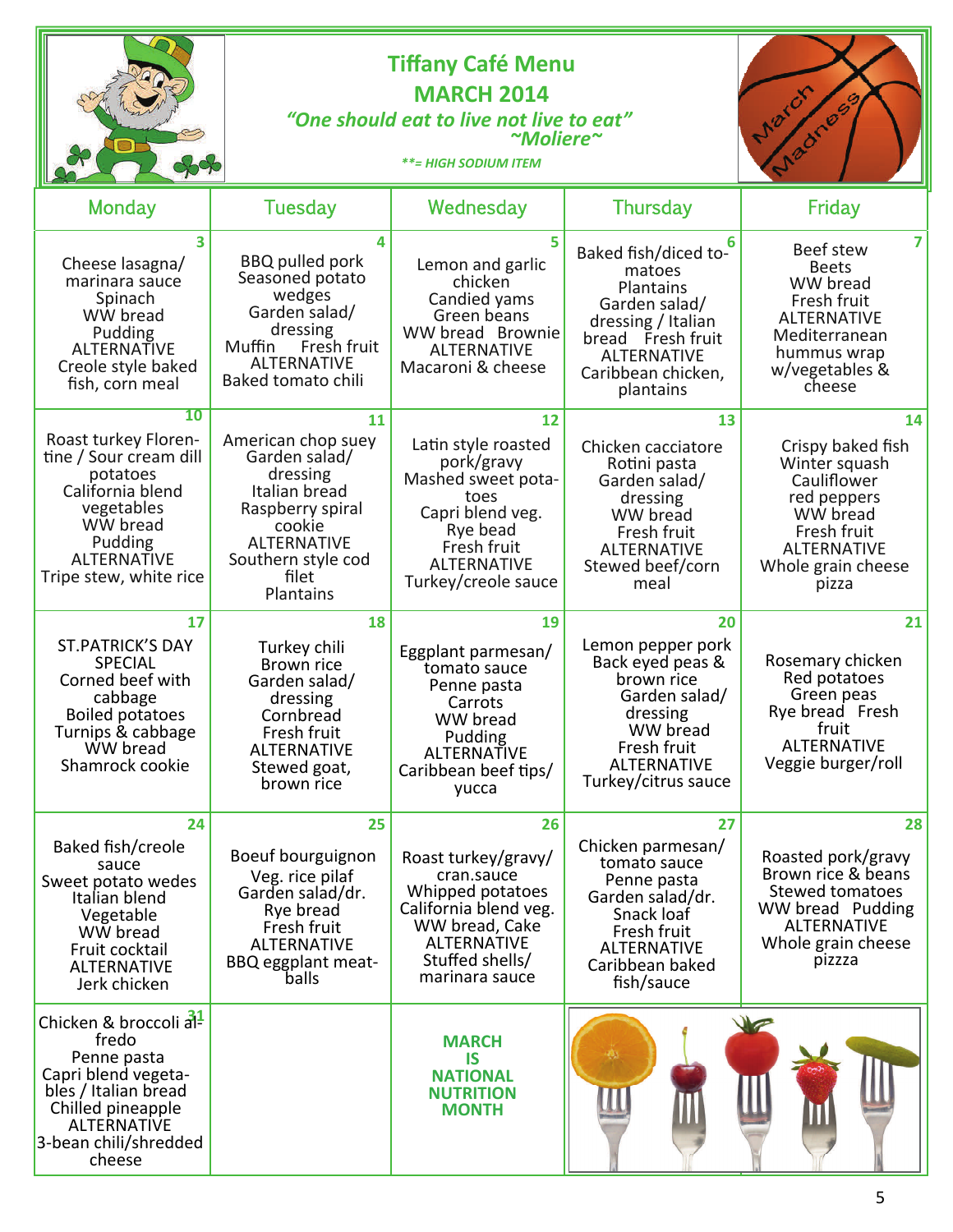| Monday 3rd<br>Tuesday 4th<br>Tuesday 18th<br>Tuesday 25th | 12:00 p.m.<br>$9:30$ a.m.<br>9:30 a.m.<br>12:30 a.m. | Blood Pressure & Glucose testing<br>Manicurist (sign up required) \$10.00<br>Manicurist (sign up required) \$10.00<br><b>GLSS-Nutrition discussion</b> |                         |
|-----------------------------------------------------------|------------------------------------------------------|--------------------------------------------------------------------------------------------------------------------------------------------------------|-------------------------|
|                                                           |                                                      | <b>EXERCISE</b>                                                                                                                                        |                         |
| Monday                                                    | 9:00 a.m.                                            | YOGA (\$5.00)                                                                                                                                          | <b>Tiffany Room</b>     |
| Tuesday & Thursday                                        | 10:30 a.m.                                           | <b>Chair Exercise</b>                                                                                                                                  | <b>Tiffany Room</b>     |
| Monday                                                    | 9:00 a.m.                                            | <b>Total Body Exercise</b>                                                                                                                             | <b>Community Center</b> |
| Tuesday                                                   | 1:00 p.m.                                            | Cribbage                                                                                                                                               | <b>Community Center</b> |
| Tuesday                                                   | 5:00 p.m.                                            | <b>Total Body Exercise</b>                                                                                                                             | <b>Community Center</b> |
| Wednesday                                                 | 9:00 a.m.                                            | <b>Total Body Exercise</b>                                                                                                                             | <b>Community Center</b> |
| Thursday                                                  | 5:00 p.m.                                            | <b>Total Body Exercise</b>                                                                                                                             | <b>Community Center</b> |

# **11 Tips for Managing the Cards in Your Wallet**

Prepaid cards are becoming a popular alternative to traditional checking accounts for many older adults because they can be cheap and easy to use.

But there can be fees and downsides. Each card has a different policy, so it's important to do your research so you can better manage and protect your money.

### **What is a prepaid card?**

Prepaid cards are loaded with money in advance, and you generally cannot spend more than the amount on the card. There are many types of prepaid cards, including:

**Federal government‐issued cards** such as Direct Express®, which was developed exclusively for people who receive federal benefits (e.g. Social Security, SSI, Veterans benefits)

**Electronic benefits transfer (EBT) cards**, which are state-issued government benefits cards (e.g. SNAP/Food Stamps, TANF)

**Commercial prepaid debit cards**, which typically carry a network logo (Visa, MasterCard, American Express, or Discover) and look like a normal credit or debit card

**Gift cards** from retail stores, which have a fixed amount and cannot be re-loaded with more money With help from Bank of America and Money Management International, we developed the following tips on how to use, manage, and protect your government-issued and commercial prepaid debit cards.

### **Government Benefits Cards**

### **1. Look closely at the fee summary.**

Be sure to use your card wisely and avoid fees whenever possible.

### **2. Use an ATM in the Direct Express® card network.**

For ATMs in the Direct Express® card network, your first withdrawal is free and later withdrawals have reduced fees.

### **3. Make store payments with your Direct Express® card.**

You can avoid ATM fees by paying for purchases in stores with your card.

### **4. Get cash back for free in stores.**

When you make a purchase using your PIN number at grocery stores and many other places, you have the option to get cash back for free.

### **5. Get cash from certain banks free‐of‐charge.**

You can go to any bank or credit union that displays the MasterCard acceptance mark and get cash from a teller free-of-charge.

Continued on page 7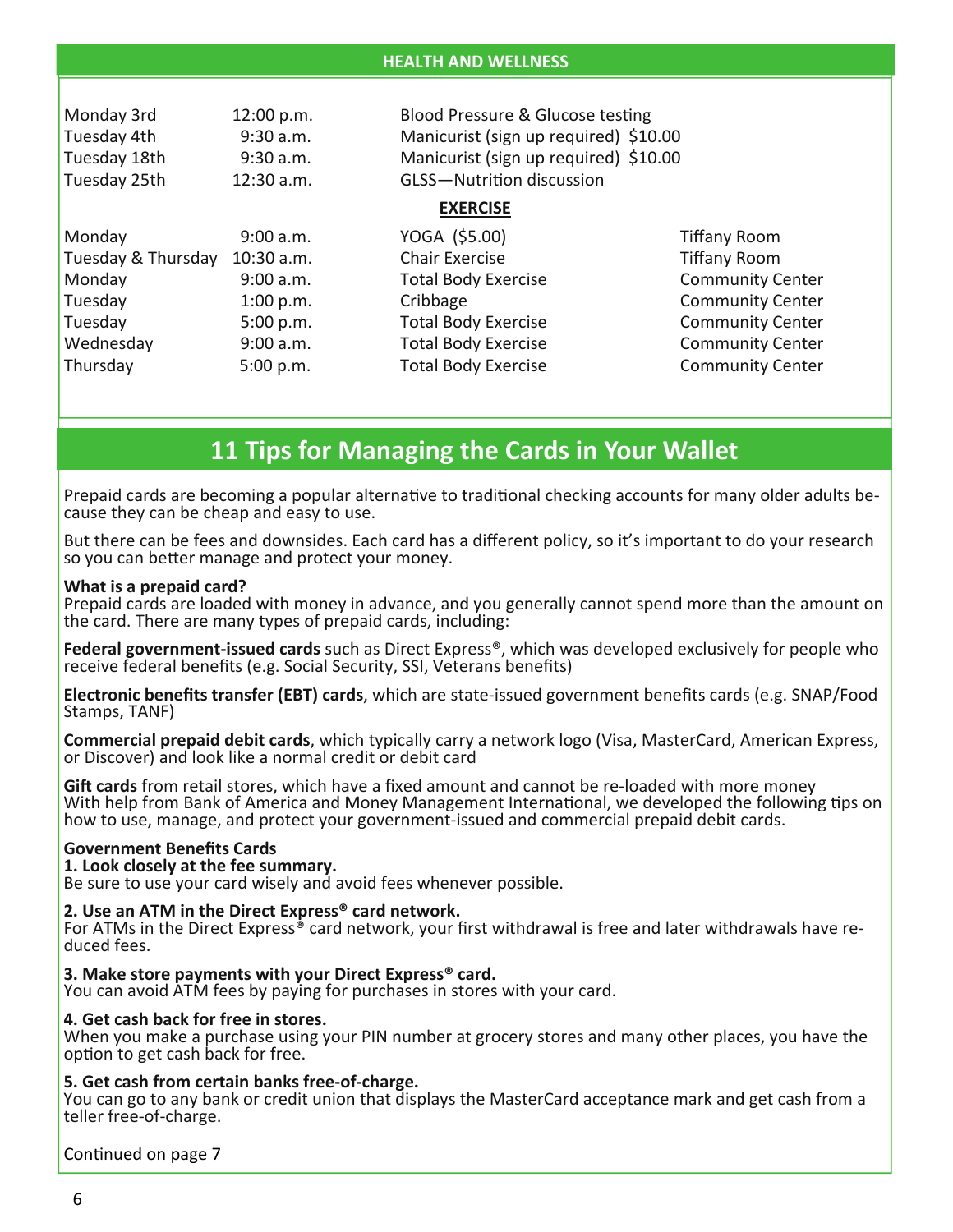# **Sudoku #1481**

**How to play: The numbers 1 through 9 will appear once only in each row, column, and 3x3 zone. There are 9 such zones in each Sudoku grid. There is only one correct solution to each Sudoku. Good luck!** 

**Difficulty level: easy.** 

|                |   | $\overline{2}$ |                | 3              |   |   |                |                |
|----------------|---|----------------|----------------|----------------|---|---|----------------|----------------|
|                |   |                |                |                |   |   | 8              | $\overline{7}$ |
|                |   | 5              |                | 8              |   | 1 | $\overline{4}$ |                |
|                |   |                |                | $\overline{6}$ |   |   |                |                |
|                |   | 8              | 9              |                |   |   |                | $\overline{5}$ |
|                |   |                | $\overline{7}$ |                |   |   |                | $\overline{6}$ |
| $\overline{8}$ |   |                |                | $\overline{4}$ |   | 3 |                |                |
| $\overline{7}$ | 9 |                |                |                | 1 |   |                |                |
| $\overline{2}$ |   |                |                |                |   |   |                |                |

### **Other Prepaid Cards**

#### **6. Consider using prepaid cards as an alternaƟve to a checking account.**

Prepaid cards are popular with lower-income households, seniors, and young people learning to manage money because they can sometimes be cheaper and easier than traditional bank or credit union accounts. **7. Understand your opƟons.**

Make sure you know the fees and costs of prepaid cards, and comparison shop cards as you would any purchase.

**8. Know that prepaid card providers generally don't check your credit.**

### **9. Check your card agreement to see what fees apply.**

At some stores, when you pay with a prepaid debit card, you may have the option to choose whether to run the card as "credit" or "debit." Some prepaid cards charge you a higher fee if you choose debit, so check your card agreement to find out what your card's fees are. The money will come out of your prepaid card account either way.

## **10. Contact the card provider right away if your card or PIN is lost or stolen.**

Your rights to recover money taken from your prepaid card account depend on what type of card it is, what your contract promises, and how quickly you report the loss after you discover it. Generally, payroll cards and government benefits cards are protected under the same rules that protect your bank debit card. The federal Direct Express® card provides similar protections by contract. Network-branded (MasterCard or Visa) prepaid debit cards usually give some protection, but you should check your card provider's website to find out the specifics. If the card that was lost or stolen was a gift card for just one store or retail group, your ability to recover any money will depend on the retailer's policies and on whether you registered the card.

### **11. Don't use prepaid cards for gas, hotels, or rental cars.**

Sometimes when you use your prepaid card at a gas station, hotel, or rental car agency, you will see an additional charge above what you spent. This is called a temporary hold. Because your purchase may take a few days to process, the temporary hold ensures you still have enough money to pay for it. Once the transaction is processed, they will remove the temporary hold, and you will be able to use the rest of the money on your card. Do not use prepaid cards to purchase gas at the pump or for hotels or rental cars. If you do, you may find you will not have access to more funds than the purchase for a long period of time.

| Please accept my tax-deductible donation of \$ |             | Help Support Friends of Nahant Council on Aging                                                                   |
|------------------------------------------------|-------------|-------------------------------------------------------------------------------------------------------------------|
| In memory of<br>Person's name:<br>Donated by:  | In honor of | In appreciation of                                                                                                |
|                                                |             | Please make checks payable to and mail to: Friends of Nahant Council on Aging<br>334 Nahant Rd., Nahant, MA 01908 |